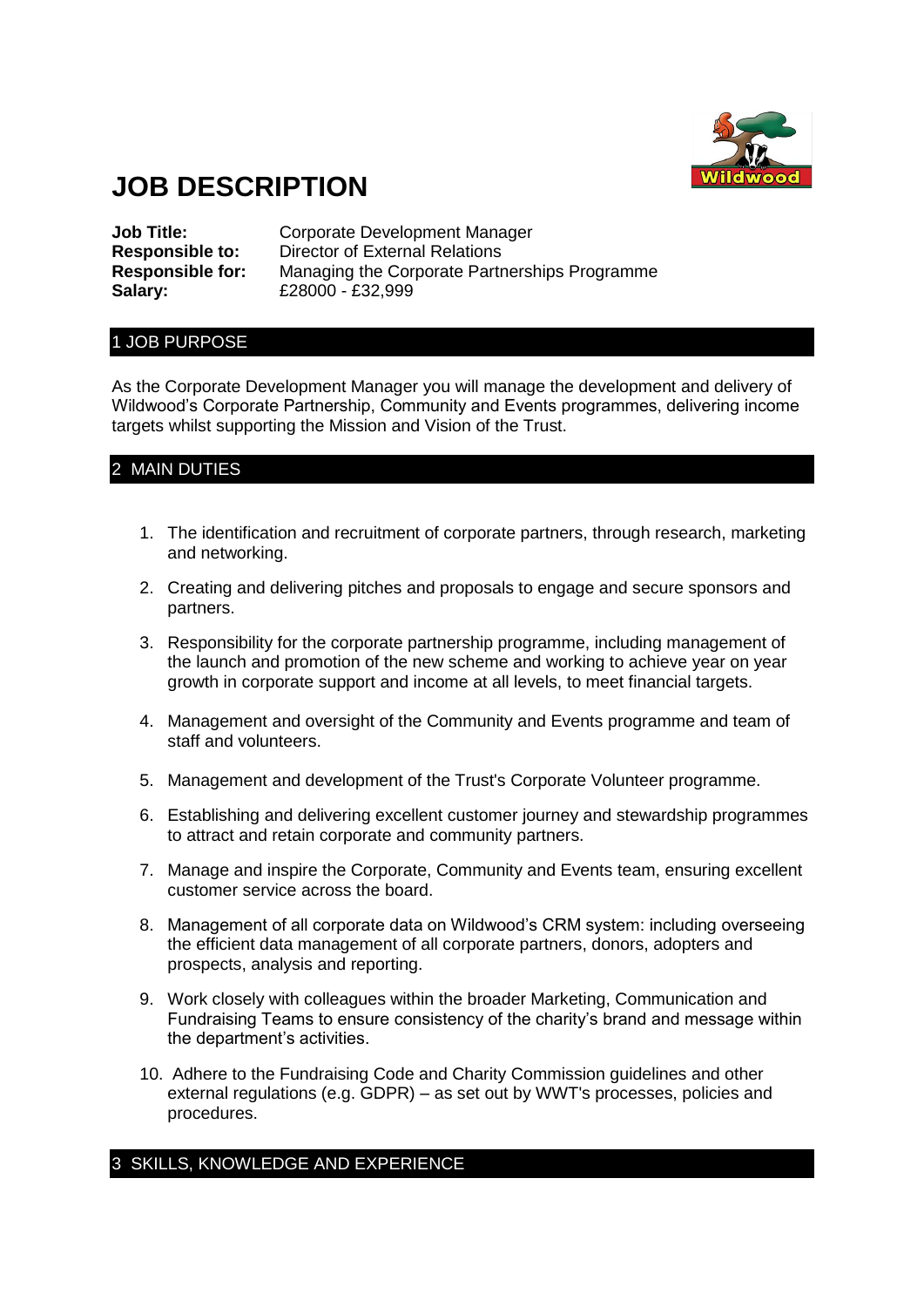The Corporate Development Manager will be genuinely passionate about British wildlife and its conservation, with a drive for furthering the Trust's charitable objectives. This role requires an enthusiasm for customer service, excellent communication, leadership, sales or fundraising, and team working skills.

## **1. Essential**

- Excellent and demonstrable skills in closing high level sales, securing major donations or securing corporate partnerships.
- Good team management skills.
- Excellent skills in presentation and pitching in a corporate or charity environment.
- Good networking and engagement skills.
- Good written and verbal communication skills.
- Good knowledge of the fundraising and corporate development landscape.
- Good knowledge/experience of working with CRM systems.
- Excellent experience in delivering a high level of customer service in a sales, fundraising or marketing role.
- Excellent experience in working to and achieving targets.
- Good experience of managing and working within budgets.

#### **2. Desirable**

- Solid sales or face-to-face fundraising skills.
- Experience of the recruitment of corporate partners or sponsors.
- Good experience of working in a fundraising or sales team.
- Management experience of corporate partners or business accounts;
- Event management experience.

## 4 ROLE DIMENSIONS

**Annual Budgetary amount:**  $£0$ **Number of staff reporting to the post (direct/Indirect):** 2 **Any other information:**

**3.**

# 5 OTHER CONSIDERATIONS

- 1. The post is advertised as full time and may require weekend and bank holiday working.
- 2. No person shall be treated less favourably than another on the grounds of sex, sexual orientation, marital status, race, ethic or national origin, religion, colour, age or disability. As an equal opportunities employer, applicants for staff vacancies shall be shortlisted for interview and appointed purely on the grounds of their suitability for the post as laid out in the advertised job description
- 3. Wildwood operates a no smoking policy in the park and in its offices.

# **4.** Employment Package

The salary for the Corporate Development Manager is Grade 4 £28000 - £32,999 pro rata.

Normal working hours are a 37.5-hour week, plus a half an hour unpaid for lunch each day; core hours are 9.00 am until 5.00 pm although the job may involve overtime, including some evening and weekend working as part of your normal duties.

The holiday allowance is 30 days a year, this includes statutory holidays.